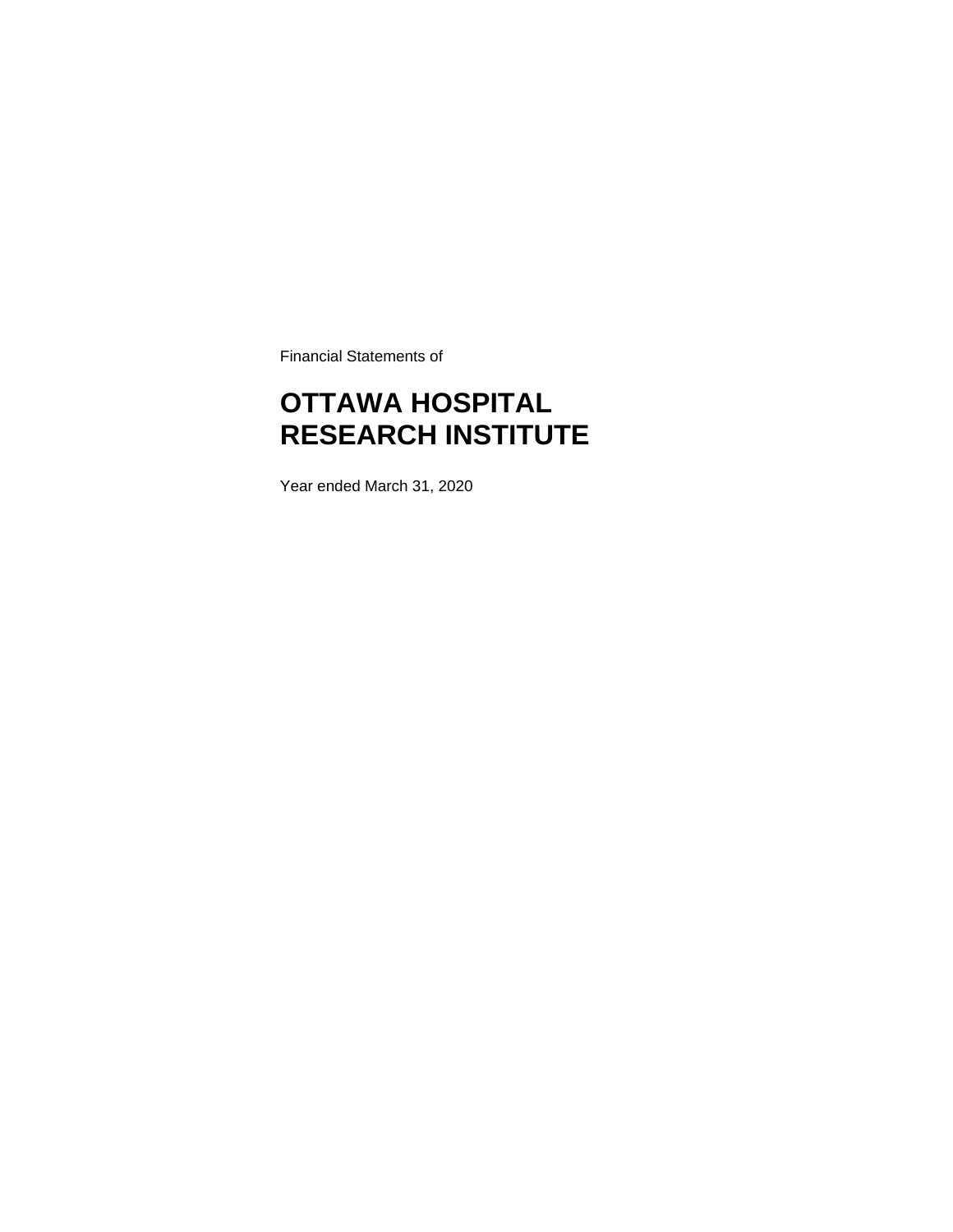Table of Contents

Year ended March 31, 2020

|                                        | Page           |
|----------------------------------------|----------------|
| <b>Independent Auditors' Report</b>    |                |
| <b>Financial Statements:</b>           |                |
| <b>Statement of Financial Position</b> | 1              |
| <b>Statement of Operations</b>         | 2              |
| Statement of Changes in Net Assets     | 3              |
| <b>Statement of Cash Flows</b>         | $\overline{4}$ |
| Notes to Financial Statements          | $5 - 15$       |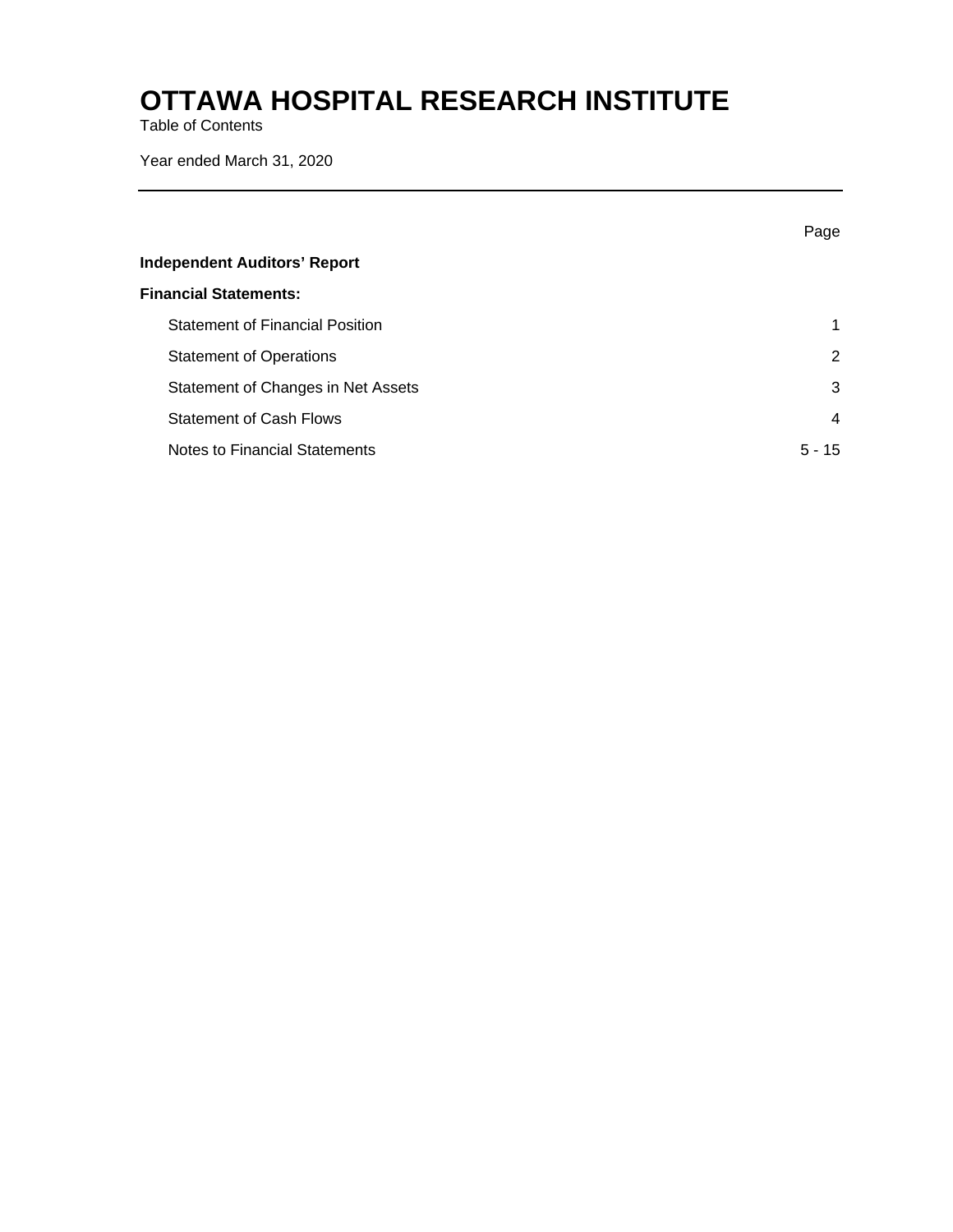

KPMG LLP 150 Elgin Street, Suite 1800 Ottawa ON K2P 2P8 Canada Telephone 613-212-5764 Fax 613-212-2896

### **INDEPENDENT AUDITORS' REPORT**

To the Members of the Ottawa Hospital Research Institute

### *Opinion*

We have audited the financial statements of the Ottawa Hospital Research Institute (the "Entity"), which comprise:

- the statement of financial position as at March 31, 2020
- the statement of operations for the year then ended
- the statement of changes in net assets for the year then ended
- the statement of cash flows for the year then ended
- and notes to the financial statements, including a summary of significant accounting policies

(Hereinafter referred to as the "financial statements").

In our opinion, the accompanying financial statements, present fairly, in all material respects, the financial position of the Entity as at March 31, 2020, and its results of operations and its cash flows for the year then ended in accordance with Canadian accounting standards for not-for-profit organizations.

### *Basis for Opinion*

We conducted our audit in accordance with Canadian generally accepted auditing standards. Our responsibilities under those standards are further described in the "*Auditors' Responsibilities for the Audit of the Financial*  **Statements**" section of our auditors' report.

We are independent of the Entity in accordance with the ethical requirements that are relevant to our audit of the financial statements in Canada and we have fulfilled our other responsibilities in accordance with these requirements.

We believe that the audit evidence we have obtained is sufficient and appropriate to provide a basis for our opinion.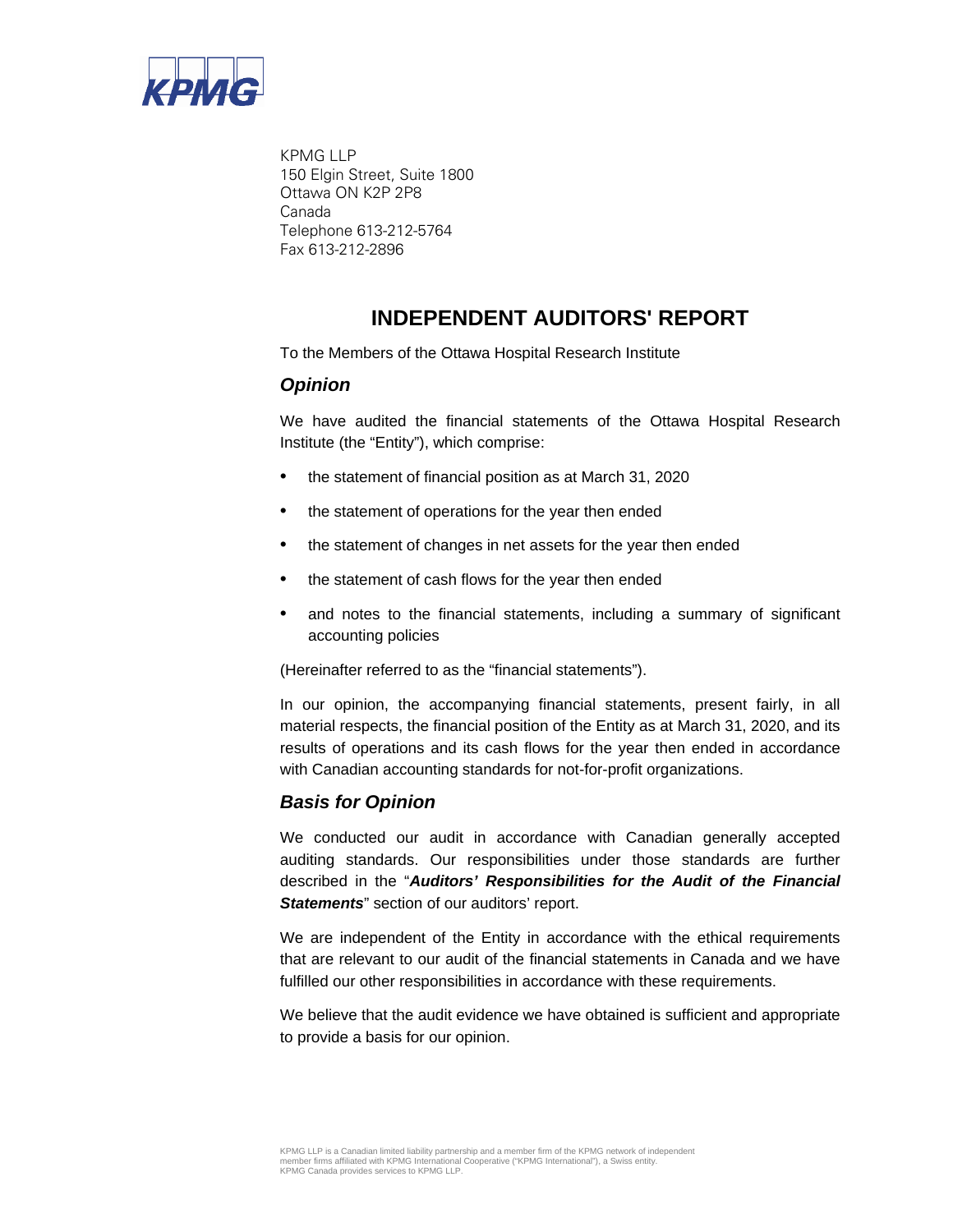

Page 2

### *Responsibilities of Management and Those Charged with Governance for the Financial Statements*

Management is responsible for the preparation and fair presentation of the financial statements in accordance with Canadian accounting standards for notfor-profit organizations, and for such internal control as management determines is necessary to enable the preparation of financial statements that are free from material misstatement, whether due to fraud or error.

In preparing the financial statements, management is responsible for assessing the Entity's ability to continue as a going concern, disclosing as applicable, matters related to going concern and using the going concern basis of accounting unless management either intends to liquidate the Entity or to cease operations, or has no realistic alternative but to do so.

Those charged with governance are responsible for overseeing the Entity's financial reporting process.

### *Auditors' Responsibilities for the Audit of the Financial Statements*

Our objectives are to obtain reasonable assurance about whether the financial statements as a whole are free from material misstatement, whether due to fraud or error, and to issue an auditors' report that includes our opinion.

Reasonable assurance is a high level of assurance, but is not a guarantee that an audit conducted in accordance with Canadian generally accepted auditing standards will always detect a material misstatement when it exists.

Misstatements can arise from fraud or error and are considered material if, individually or in the aggregate, they could reasonably be expected to influence the economic decisions of users taken on the basis of the financial statements.

As part of an audit in accordance with Canadian generally accepted auditing standards, we exercise professional judgment and maintain professional skepticism throughout the audit.

We also:

Identify and assess the risks of material misstatement of the financial statements, whether due to fraud or error, design and perform audit procedures responsive to those risks, and obtain audit evidence that is sufficient and appropriate to provide a basis for our opinion.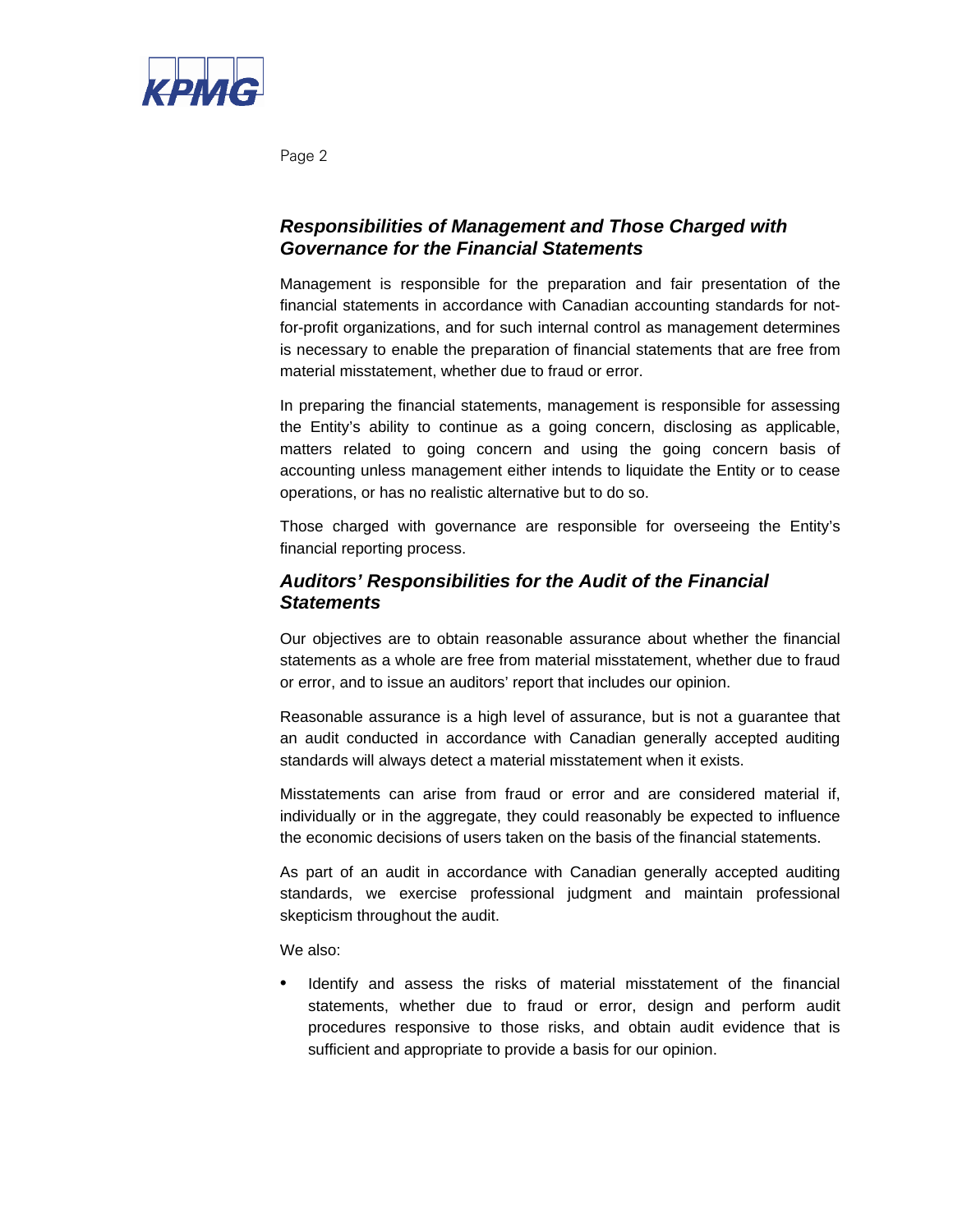

Page 3

The risk of not detecting a material misstatement resulting from fraud is higher than for one resulting from error, as fraud may involve collusion, forgery, intentional omissions, misrepresentations, or the override of internal control.

- Obtain an understanding of internal control relevant to the audit in order to design audit procedures that are appropriate in the circumstances, but not for the purpose of expressing an opinion on the effectiveness of the Entity's internal control.
- Evaluate the appropriateness of accounting policies used and the reasonableness of accounting estimates and related disclosures made by management.
- Conclude on the appropriateness of management's use of the going concern basis of accounting and, based on the audit evidence obtained, whether a material uncertainty exists related to events or conditions that may cast significant doubt on the Entity's ability to continue as a going concern. If we conclude that a material uncertainty exists, we are required to draw attention in our auditors' report to the related disclosures in the financial statements or, if such disclosures are inadequate, to modify our opinion. Our conclusions are based on the audit evidence obtained up to the date of our auditors' report. However, future events or conditions may cause the Entity to cease to continue as a going concern.
- Evaluate the overall presentation, structure and content of the financial statements, including the disclosures, and whether the financial statements represent the underlying transactions and events in a manner that achieves fair presentation.
- Communicate with those charged with governance regarding, among other matters, the planned scope and timing of the audit and significant audit findings, including any significant deficiencies in internal control that we identify during our audit.

KPMG LLP

Chartered Professional Accountants, Licensed Public Accountants Ottawa, Canada September 16, 2020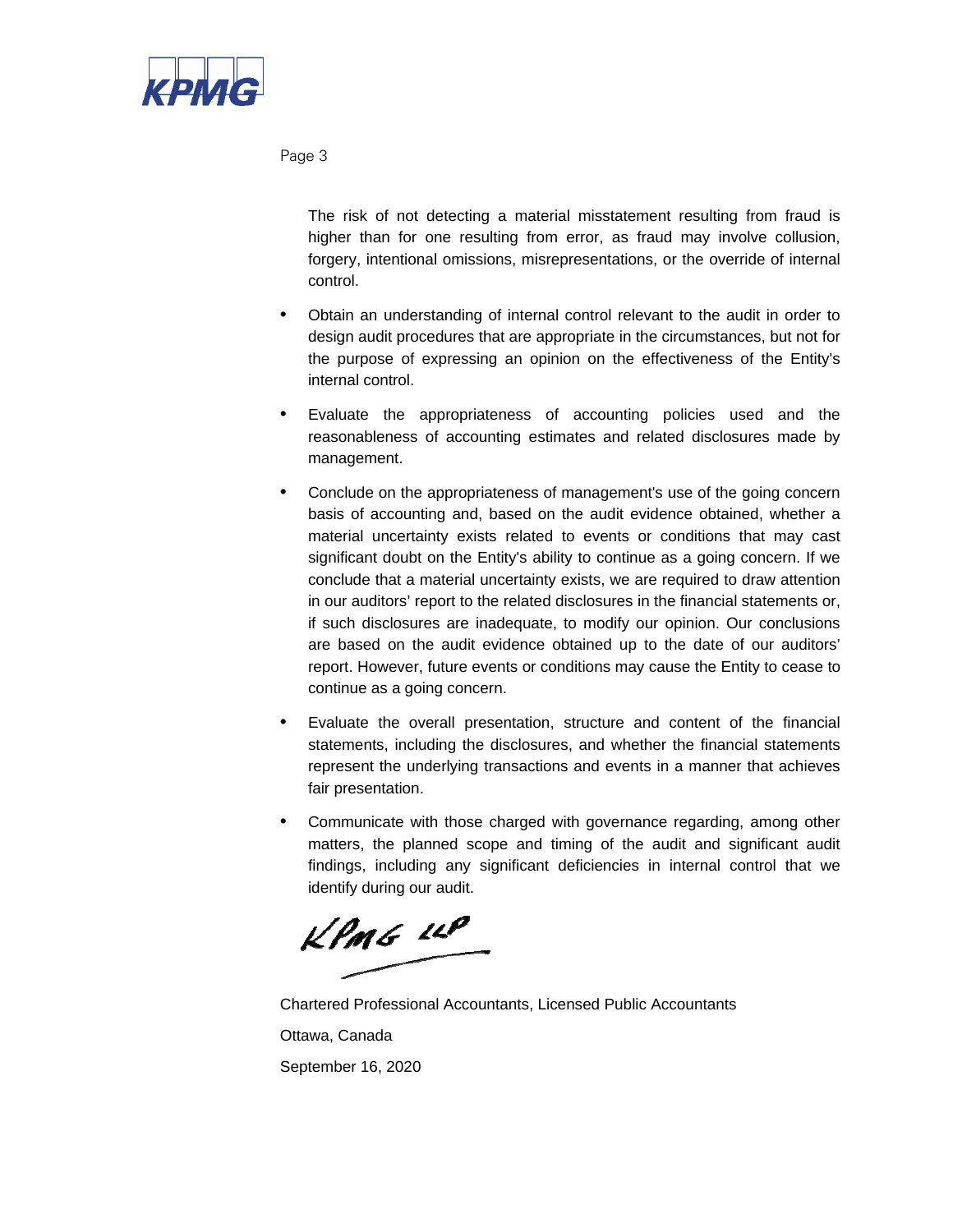**Statement of Financial Position** 

March 31, 2020, with comparative information for 2019

|                                                                              |                | Externally             |              |                                                        |                                   |                                   |
|------------------------------------------------------------------------------|----------------|------------------------|--------------|--------------------------------------------------------|-----------------------------------|-----------------------------------|
|                                                                              |                | restricted             |              | Unrestricted                                           | 2020                              | 2019                              |
| <b>Assets</b>                                                                |                |                        |              |                                                        |                                   |                                   |
| <b>Current assets:</b><br>Cash<br>Due from The Ottawa Hospital               | \$             | 2,753,994              | \$           |                                                        | 12,367,149 \$ 15,121,143 \$       | 24,725,620                        |
| (note 2)<br>Due from The Ottawa Hospital                                     |                |                        |              | 477,963                                                | 477,963                           | 862,205                           |
| Foundation (note 2)<br>Accounts receivable                                   |                | 1,671,611<br>6,088,875 |              | 4,817,245<br>934,713                                   | 6,488,856<br>7,023,588            | 7,594,359<br>8,165,762            |
|                                                                              |                | 10,514,480             |              | 18,597,070                                             | 29,111,550                        | 41,347,946                        |
| Prepaid expenses                                                             |                |                        |              | 17,725                                                 | 17,725                            | 23,736                            |
| Investments (note 3)                                                         |                | 92,260,276             |              |                                                        | 92,260,276                        | 84,327,977                        |
| Capital assets (note 4)                                                      |                | 20,099,801             |              |                                                        | 20,099,801                        | 20,234,394                        |
|                                                                              |                | \$122,874,557          | $\mathbb{S}$ | 18,614,795 \$141,489,352                               |                                   | \$145,934,053                     |
| <b>Liabilities and Net Assets</b>                                            |                |                        |              |                                                        |                                   |                                   |
| <b>Current liabilities:</b><br>Accounts payable and                          |                |                        |              |                                                        |                                   |                                   |
| accrued liabilities<br>Unearned income                                       | $$\mathbb{S}$$ | 1,471,301              | \$           | 827,009 \$<br>1,013,000                                | 2,298,310<br>1,013,000            | \$<br>2,864,232<br>3,166,250      |
| Unexpended research project<br>funding (note 5)                              |                | 101,303,455            |              |                                                        | 101,303,455                       | 103,334,661                       |
|                                                                              |                | 102,774,756            |              | 1,840,009                                              | 104,614,765                       | 109,365,143                       |
| Deferred capital contributions<br>(note 6)                                   |                | 19,789,654             |              |                                                        | 19,789,654                        | 19,455,222                        |
| Net assets (note 10):                                                        |                |                        |              |                                                        |                                   |                                   |
| Internally restricted (note 7)<br>Invested in capital assets<br>Unrestricted |                | 310,147                |              | 8,996,742<br>7,778,044                                 | 8,996,742<br>310,147<br>7,778,044 | 9,025,497<br>354,454<br>7,733,737 |
|                                                                              |                | 310,147                |              | 16,774,786                                             | 17,084,933                        | 17,113,688                        |
| Impact of COVID-19 (note 12)                                                 |                |                        |              |                                                        |                                   |                                   |
|                                                                              |                |                        |              | \$122,874,557 \$18,614,795 \$141,489,352 \$145,934,053 |                                   |                                   |

See accompanying notes to financial statements.

On behalf of the Board:

*Katie Lafferty Guy D'Aloisio*

 $\delta$  Director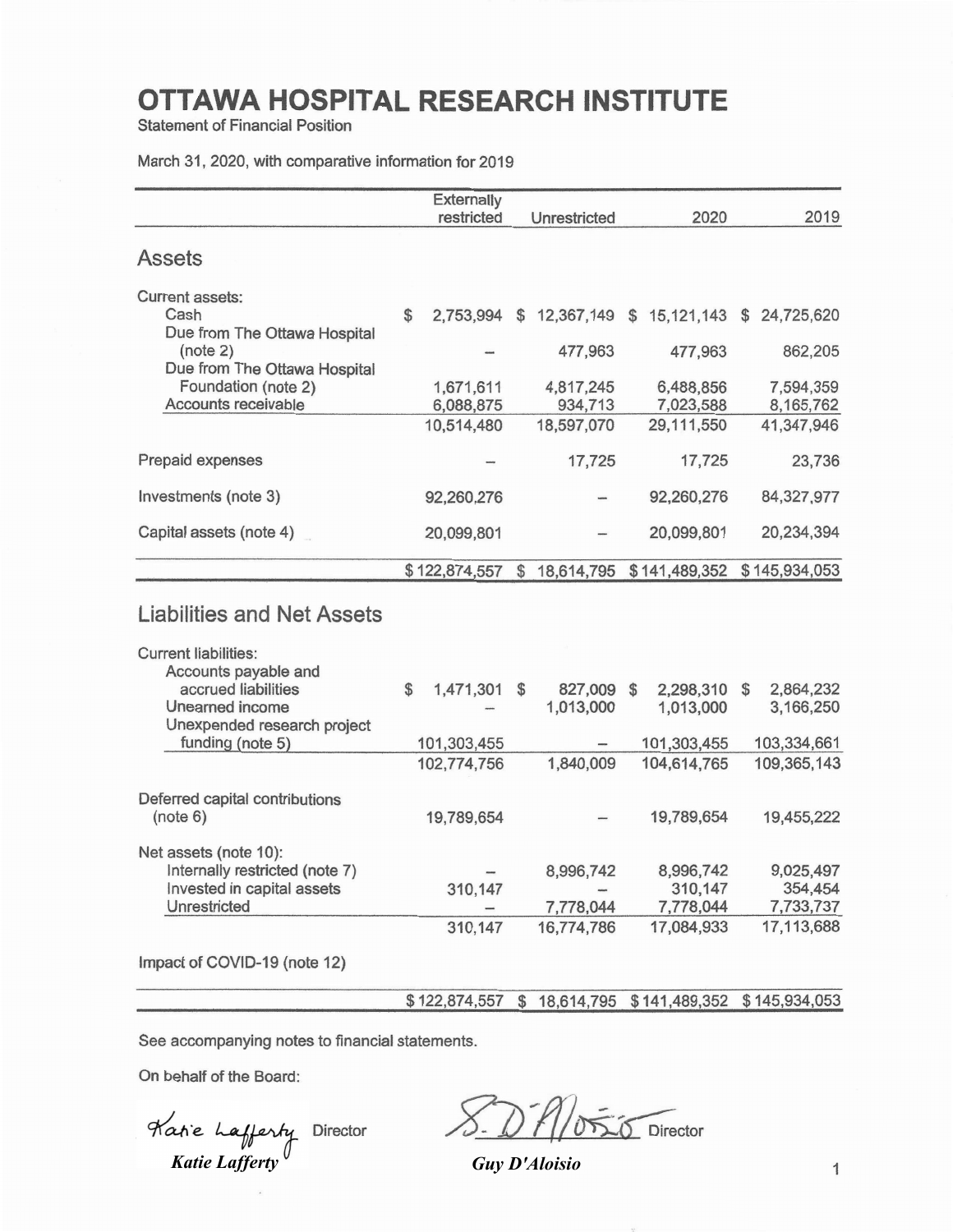Statement of Operations

| March 31, 2020, with comparative information for 2019 |  |  |  |  |
|-------------------------------------------------------|--|--|--|--|
|-------------------------------------------------------|--|--|--|--|

|                                 | Externally          |              |                                |             |
|---------------------------------|---------------------|--------------|--------------------------------|-------------|
|                                 | restricted          | Unrestricted | 2020                           | 2019        |
|                                 |                     |              |                                |             |
| Revenue:                        |                     |              |                                |             |
| Research projects               | \$<br>85,446,324 \$ |              | \$<br>85,446,324 \$ 86,197,869 |             |
| The Ottawa Hospital             |                     |              |                                |             |
| Foundation (note 2):            |                     |              |                                |             |
| Research and salary             |                     | 4,727,587    | 4,727,587                      | 4,192,740   |
| Endowment fund income           |                     | 1,381,685    | 1,381,685                      | 1,537,075   |
| Indirect cost recovery          |                     | 8,548,092    | 8,548,092                      | 9,638,718   |
| The Ottawa Hospital (note 2)    |                     | 9,645,936    | 9,645,936                      | 7,565,936   |
| University of Ottawa (note 2):  |                     |              |                                |             |
| Salary support                  |                     | 1,737,980    | 1,737,980                      | 1,689,487   |
| Endowment fund income           |                     | 56,375       | 56,375                         | 56,375      |
| Medical practice plans          |                     | 4,866,166    | 4,866,166                      | 4,861,633   |
| Miscellaneous                   |                     | 785,202      | 785,202                        | 901,571     |
| Investment income (loss)        |                     |              |                                |             |
| (note 3)                        |                     | (1,654,439)  | (1,654,439)                    | 4,602,376   |
| Amortization of deferred        |                     |              |                                |             |
| capital contributions (note 6)  | 3,330,697           |              | 3,330,697                      | 3,164,608   |
|                                 | 88,777,021          | 30,094,584   | 118,871,605                    | 124,408,388 |
|                                 |                     |              |                                |             |
| Expenses:                       |                     |              |                                |             |
| Scientific programs             |                     | 19,494,705   | 19,494,705                     | 20,225,528  |
| General research administration |                     | 4,466,505    | 4,466,505                      | 3,986,012   |
| Technology transfer program     |                     | 513,302      | 513,302                        | 563,741     |
| <b>Hospital services</b>        |                     | 3,535,534    | 3,535,534                      | 2,979,907   |
| Other research                  |                     | 895,094      | 895,094                        | 898,005     |
| Research ethics board           |                     | 1,173,892    | 1,173,892                      | 1,188,223   |
| Research project costs (note 5) | 85,446,324          |              | 85,446,324                     | 86,197,869  |
| Amortization of capital assets  | 3,375,004           |              | 3,375,004                      | 3,208,915   |
|                                 | 88,821,328          | 30,079,032   | 118,900,360                    | 119,248,200 |
| Excess (deficiency) of revenue  |                     |              |                                |             |
| over expenses                   | \$<br>$(44,307)$ \$ | 15,552       | \$<br>$(28, 755)$ \$           | 5,160,188   |

See accompanying notes to financial statements.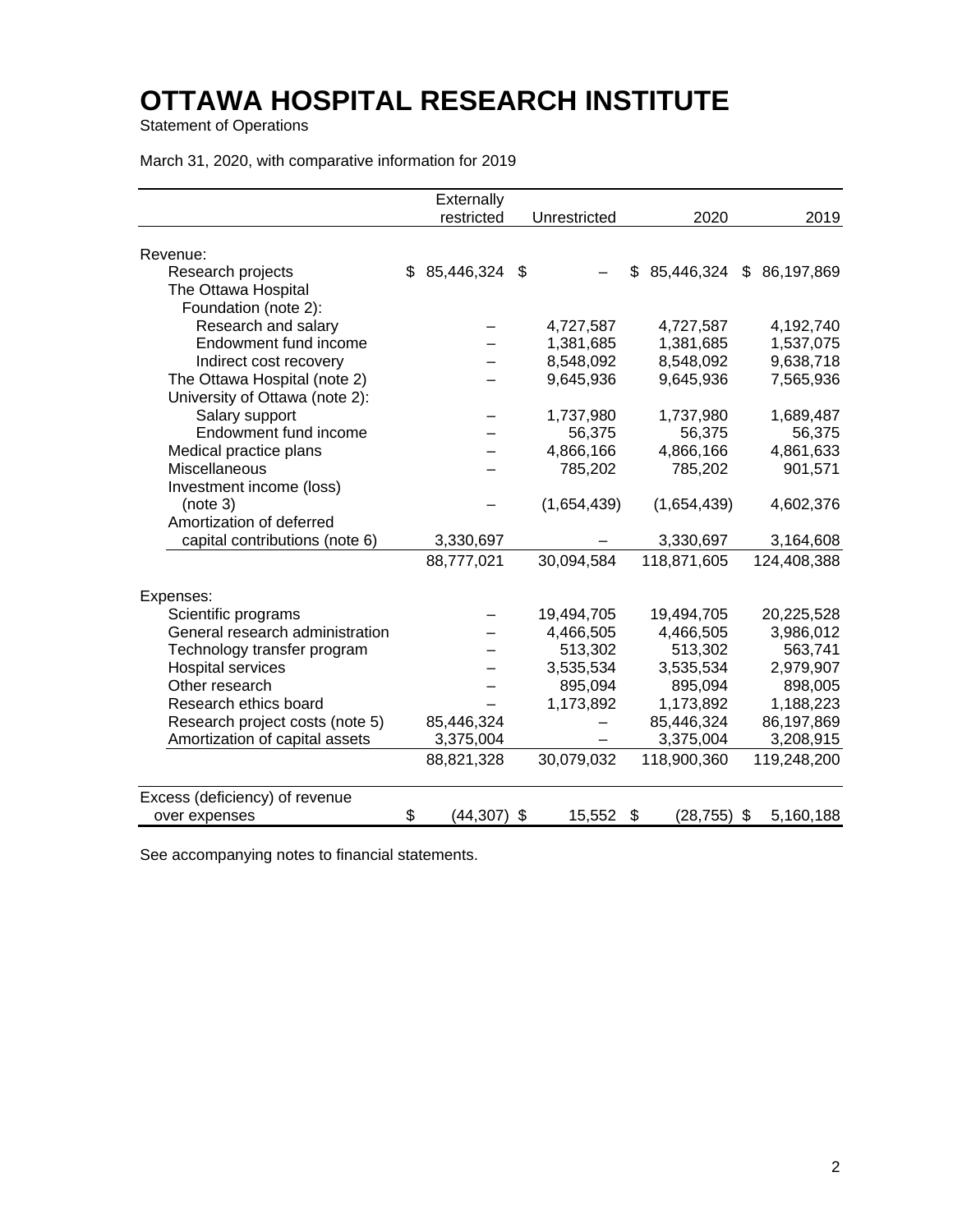Statement of Changes in Net Assets

March 31, 2020, with comparative information for 2019

|                                                     | Externally<br>restricted | Invested in<br>capital assets |     | Internally<br>restricted | Unrestricted    | 2020             | 2019             |
|-----------------------------------------------------|--------------------------|-------------------------------|-----|--------------------------|-----------------|------------------|------------------|
| Balance, beginning of year                          | \$<br>$(424, 718)$ \$    | 779,172 \$                    |     | 9,025,497                | \$<br>7,733,737 | \$<br>17,113,688 | \$11,953,500     |
| Excess (deficiency) of revenue over<br>expenses     | (44, 307)                |                               |     |                          | 15,552          | (28, 755)        | 5,160,188        |
| Transfer to internally restricted                   |                          |                               |     | (28, 755)                | 28,755          |                  |                  |
| Amortization of capital assets                      | 3,375,004                | (3,375,004)                   |     |                          |                 |                  |                  |
| Purchase of capital assets                          | (3,240,411)              | 3,240,411                     |     |                          |                 |                  |                  |
| Deferred capital contributions<br>received (note 6) | 3,665,129                | (3,665,129)                   |     |                          |                 |                  |                  |
| Amortization of deferred<br>capital contributions   | (3,330,697)              | 3,330,697                     |     |                          |                 |                  |                  |
| Balance, end of year                                | \$                       | \$<br>310,147                 | \$. | 8,996,742 \$             | 7,778,044       | \$<br>17,084,933 | \$<br>17,113,688 |

See accompanying notes to financial statements.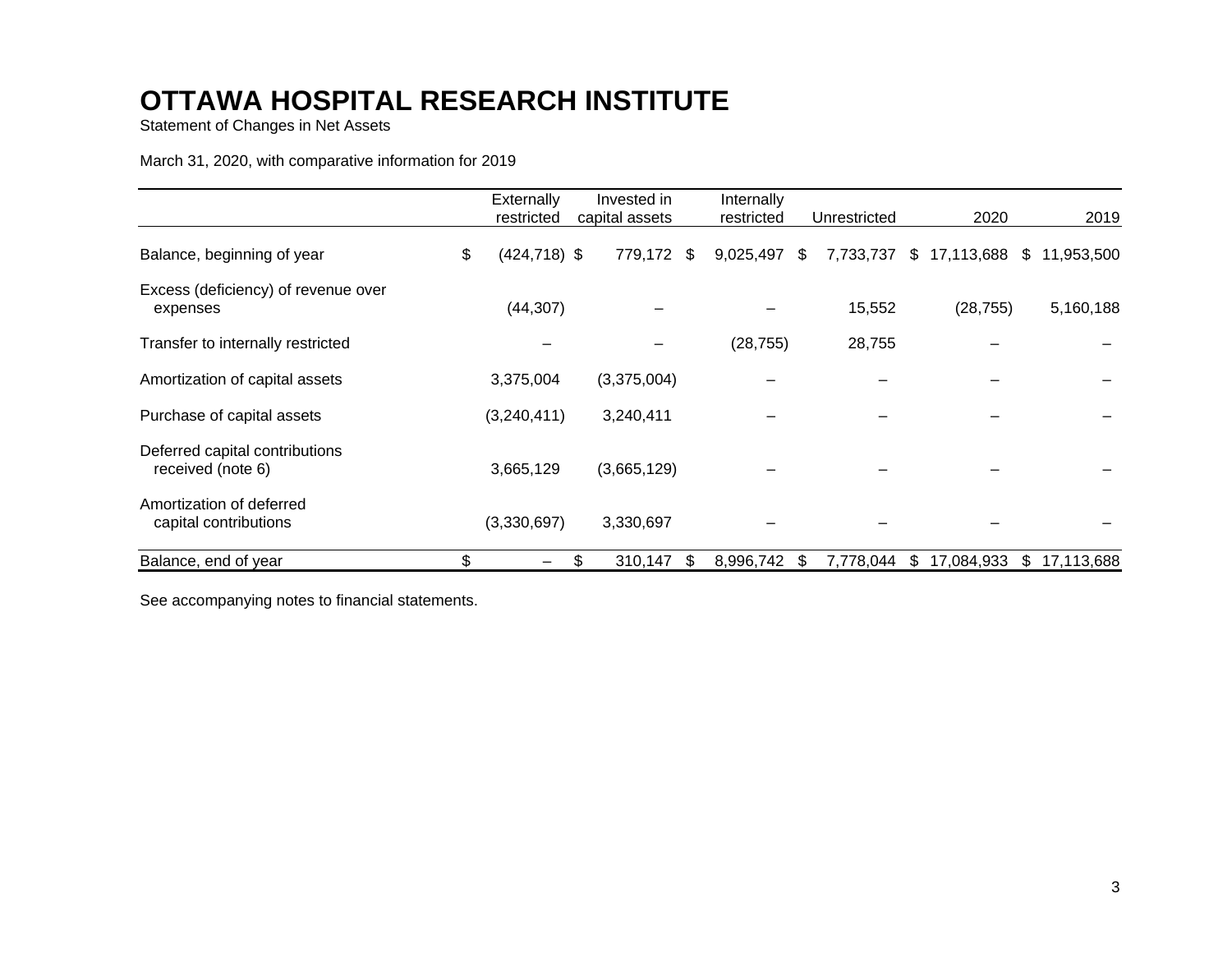Statement of Cash Flows

March 31, 2020, with comparative information for 2019

|                                                                                             | 2020            | 2019            |
|---------------------------------------------------------------------------------------------|-----------------|-----------------|
| Cash provided by (used in):                                                                 |                 |                 |
| Operating activities:                                                                       |                 |                 |
| Excess (deficiency) of revenue over expenses<br>Items not involving cash:                   | \$<br>(28, 755) | \$<br>5,160,188 |
| Amortization of capital assets                                                              | 3,375,004       | 3,208,915       |
| Amortization of deferred capital contributions                                              | (3,330,697)     | (3, 164, 608)   |
| Unrealized losses (gains) on investments (note 3)                                           | 6,732,704       | (1, 103, 218)   |
| Change in non-cash operating working capital:<br>Decrease (increase) in due from The Ottawa |                 |                 |
| Hospital                                                                                    | 384,242         | (2,496,509)     |
| Decrease (increase) in due from The Ottawa                                                  |                 |                 |
| <b>Hospital Foundation</b>                                                                  | 1,105,503       | (216, 649)      |
| Decrease in accounts receivable                                                             | 1,142,174       | 973,193         |
| Decrease (increase) in prepaid expenses                                                     | 6,011           | (11, 146)       |
| Increase (decrease) in accounts payable and                                                 |                 |                 |
| accrued liabilities                                                                         | (565, 922)      | 1,241,074       |
| Increase (decrease) in unearned income                                                      | (2, 153, 250)   | 906,882         |
| Increase (decrease) in unexpended research                                                  |                 |                 |
| project funding                                                                             | (2,031,206)     | 6,244,758       |
|                                                                                             | 4,635,808       | 10,742,880      |
| Financing activities:                                                                       |                 |                 |
| Deferred contributions received                                                             | 3,665,129       | 2,557,510       |
| Investing activities:                                                                       |                 |                 |
| Net acquisitions of investments                                                             | (14,665,003)    | (3,099,062)     |
| Purchase of capital assets                                                                  | (3,240,411)     | (2,982,228)     |
|                                                                                             | (17,905,414)    | (6,081,290)     |
| Net increase (decrease) in cash                                                             | (9,604,477)     | 7,219,100       |
| Cash, beginning of year                                                                     | 24,725,620      | 17,506,520      |
| Cash, end of year                                                                           | \$15,121,143    | \$24,725,620    |

See accompanying notes to financial statements.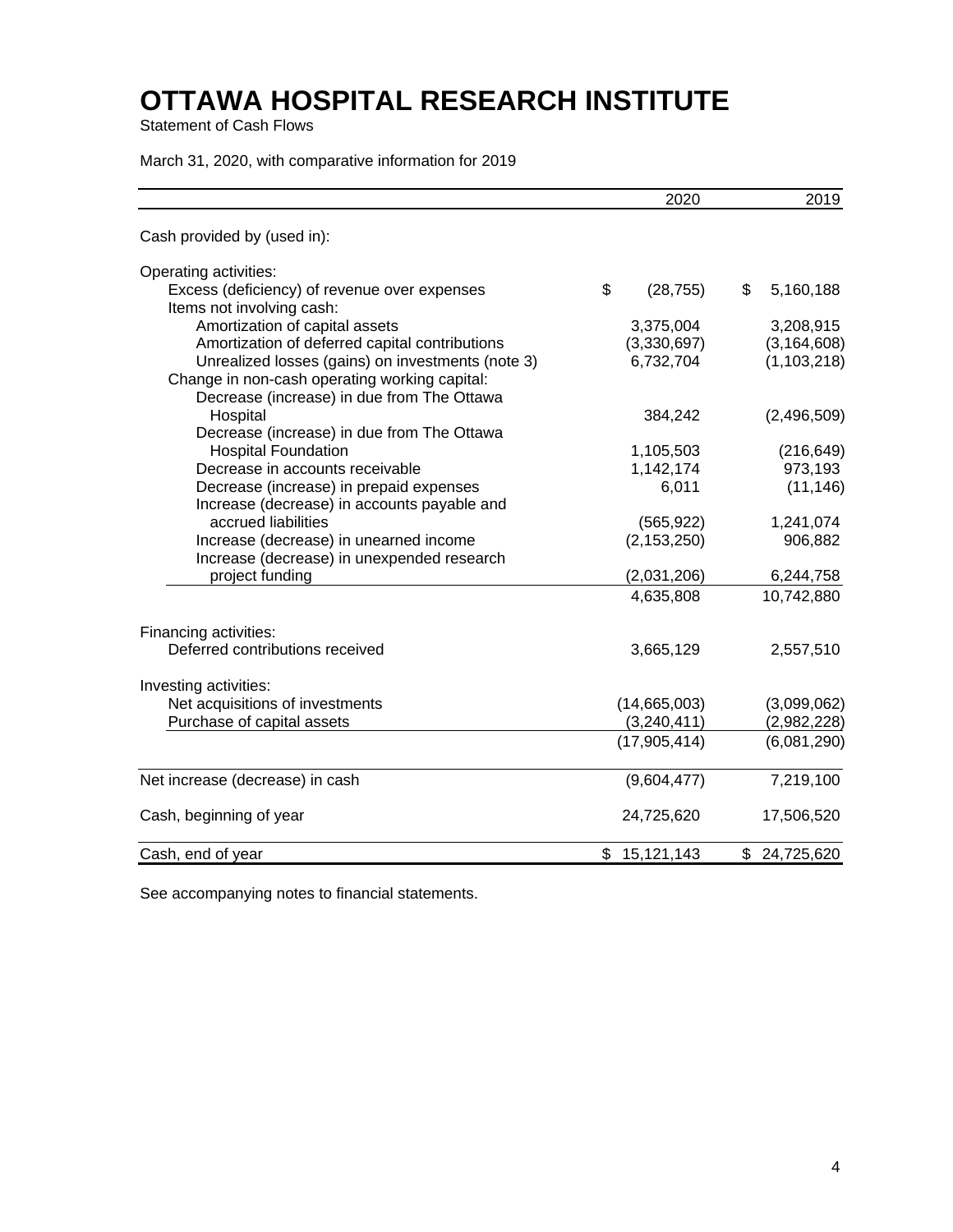Notes to Financial Statements

Year ended March 31, 2020

Ottawa Hospital Research Institute (the "Institute") is an independent health research facility closely affiliated with The Ottawa Hospital and the University of Ottawa, committed to excellence in the creation of scientific knowledge that contributes to the prevention, diagnosis, and treatment of human disease. The Institute was incorporated without share capital under the Ontario Corporations Act on December 5, 2000. It began operations on April 1, 2001 as a result of the combination of the Loeb Health Research Institute at The Ottawa Hospital and The Ottawa General Hospital Research Institute. On January 1, 2004, as a result of the integration of the Ottawa Regional Cancer Centre and The Ottawa Hospital, the clinical research activities of the Cancer Centre were absorbed into the Institute.

The Institute is a registered charity under paragraph 149(1)(f) of the Income Tax Act (Canada) and is exempt from income taxes and may issue tax deductible receipts to donors. Furthermore, the Institute has approved research institute status for purposes of clause 37  $(1)(a)(ii)(b)$  of the Act, whereby a donor is eligible for a Scientific Research and Experimental Development (SR&ED) tax credit in the year the contribution is made.

#### **1. Significant accounting policies:**

The financial statements have been prepared in accordance with Canadian accounting standards for not-for-profit organizations and include the following significant accounting policies:

(a) Basis of presentation:

On the statement of financial position and the statement of operations, the externally restricted column presents the Institute's assets, liabilities and results of operations related to its research activities that are funded by externally restricted research grants and contributions. The unrestricted column presents the Institute's administrative and nonrestricted research operations

(b) Revenue recognition:

The Institute follows the deferral method of accounting for not-for-profit organizations.

The Institute generates revenue through contributions from external funding agencies and related parties.

Contributions receivable are recorded at an estimated realizable value in the period in which the funding agreement is signed. Unrestricted contributions are recorded as revenue when they are received or receivable. Restricted contributions are recorded as deferred revenue and recognized as revenue when the related expenses are incurred.

Contributions restricted for the acquisition of capital assets are recorded as deferred capital contributions and recognized as revenue over the estimated useful life of the related capital assets.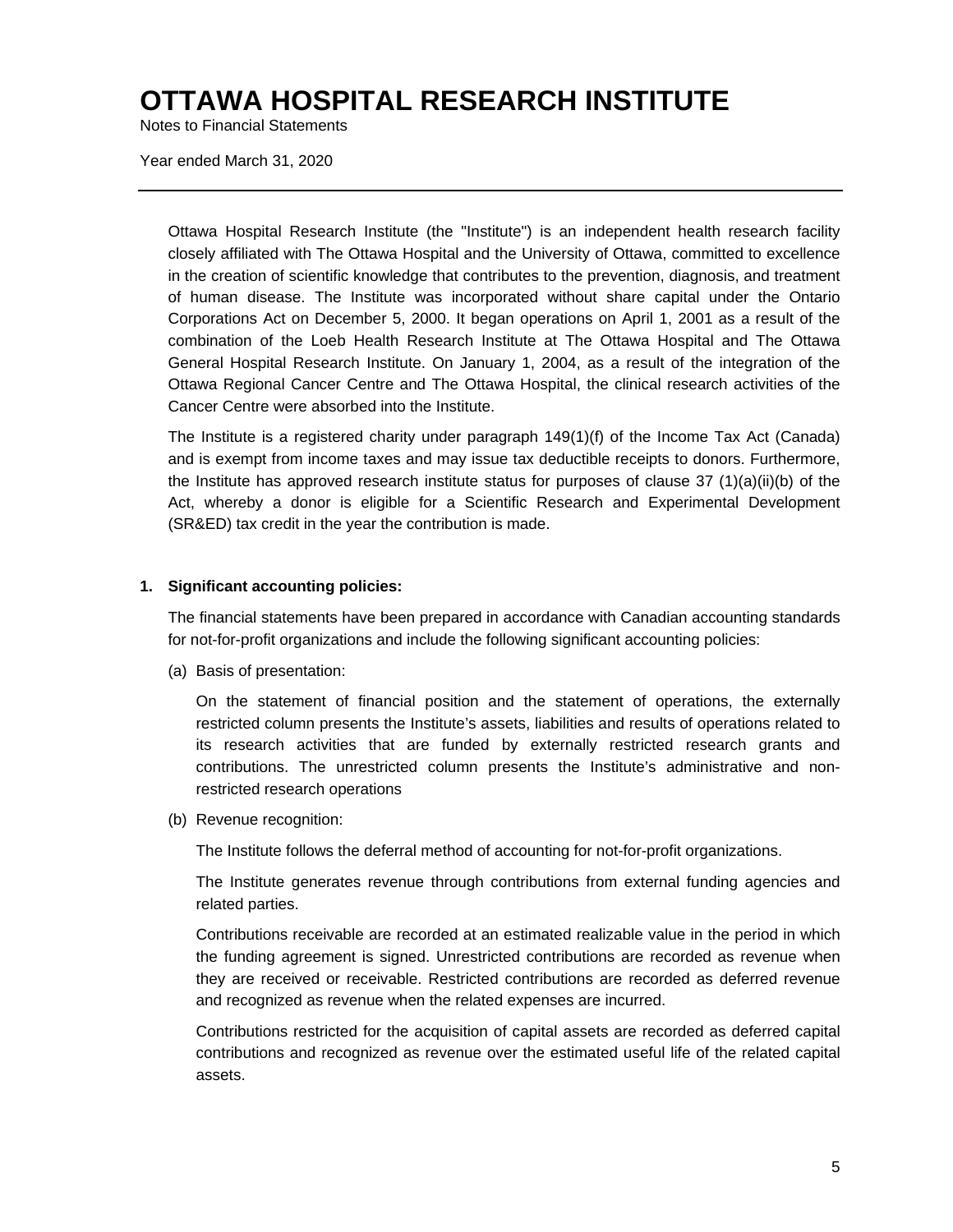Notes to Financial Statements

Year ended March 31, 2020

#### **1. Significant accounting policies (continued):**

(b) Revenue recognition (continued):

Interest and dividend revenue and realized gains and losses on investments are recognized in the period earned. Unrealized gains and losses on investments are recorded in the period in which they occur.

(c) Expenses:

The Institute classifies expenses on the statement of operations by function. Expenses are recognized in the year incurred and are recorded in the applicable function to which they are related. The Institute does not allocate expenses between functions after initial recognition.

(d) Financial instruments:

Financial instruments are recorded at fair value on initial recognition and are subsequently recorded at cost or amortized cost, unless management has elected to carry the instruments at fair value. Management has elected to carry its investments at fair value, with the exception of shares in private companies acquired by the Institute in exchange for patent or license rights, which are recorded at nominal value when the fair value of the transaction is not determinable.

Transaction costs incurred on the acquisition of financial instruments measured subsequently at fair value are expensed as incurred. All other financial instruments are adjusted by transaction costs incurred on acquisition and financing costs, which are amortized using the effective interest rate method.

Financial assets are assessed for impairment on an annual basis at the end of the fiscal year if there are indicators of impairment. If there is an indicator of impairment, the Institute determines if there is a significant adverse change in the expected amount or timing of future cash flows from the financial asset. If there is a significant adverse change in the expected cash flows, the carrying value of the financial asset is reduced to the highest of the present value of the expected cash flows, the amount that could be realized from selling the financial asset or the amount the Institute expects to realize by exercising its right to any collateral. If events and circumstances reverse in a future period, an impairment loss will be reversed to the extent of the improvement, not exceeding the initial carrying value.

(e) Capital assets:

Capital assets are stated at cost. Construction in progress comprises construction and development costs capitalized during the construction period. Contributed equipment is recorded at fair value at the date of contribution. Amortization is calculated on a straight-line basis over the estimated useful lives of the assets. Construction in progress assets are not amortized until the project is complete and the assets come into use.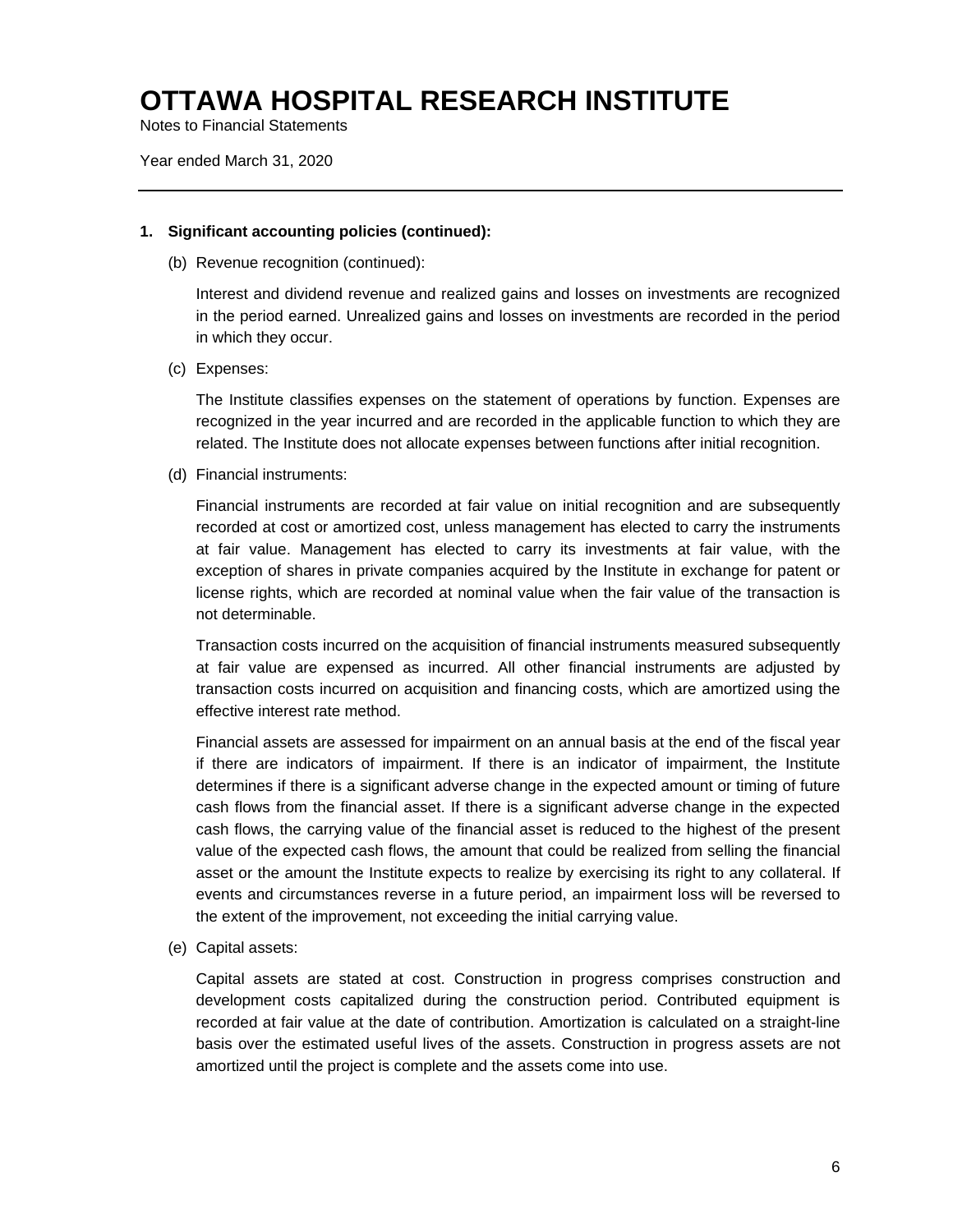Notes to Financial Statements

Year ended March 31, 2020

#### **1. Significant accounting policies (continued):**

(e) Capital assets (continued):

The estimated useful lives of the assets are as follows:

| Asset                                | Useful life   |
|--------------------------------------|---------------|
|                                      |               |
| <b>Furniture and fixtures</b>        | 5 years       |
| Information system equipment         | 5 years       |
| Laboratory equipment                 | 5 to 10 years |
| Stem Cell and Vision Research floors | 21 vears      |

Patents are recorded at nominal value and are not amortized.

Capital assets are reviewed for impairment whenever events or changes in circumstances indicate that the carrying amount of an asset may not be recoverable. When the capital asset no longer has any long-term service potential, the excess of its net carrying amount over its residual value is expensed.

(f) Foreign exchange:

Transactions conducted in a foreign currency are translated into Canadian dollars at the exchange rate in effect at the date of the transaction. Assets and liabilities denominated in foreign currencies are translated at exchange rates in effect at year-end. Foreign exchange gains and losses are recorded in the statement of operations.

(g) Use of estimates:

The preparation of these financial statements requires management to make estimates and assumptions that affect the reported amounts of assets and liabilities and disclosure of contingent assets and liabilities at the date of the financial statements and the reported amounts of revenues and expenses during the period. Actual results could differ from these estimates. These estimates are reviewed annually and, as adjustments become necessary, they are reported in the periods in which they become known.

#### **2. Related entities:**

Related party transactions are in the normal course of operations and are measured at the exchange amount which is the amount of consideration established and agreed to by the related parties. The Institute has no control over these related parties.

#### *The Ottawa Hospital:*

The Ottawa Hospital acts as paymaster for the Institute. The Institute has an amount owing from The Ottawa Hospital of \$477,963 (2019 - \$862,205). This balance represents the difference between funds deposited at the Hospital and disbursements made on behalf of the Institute at year-end.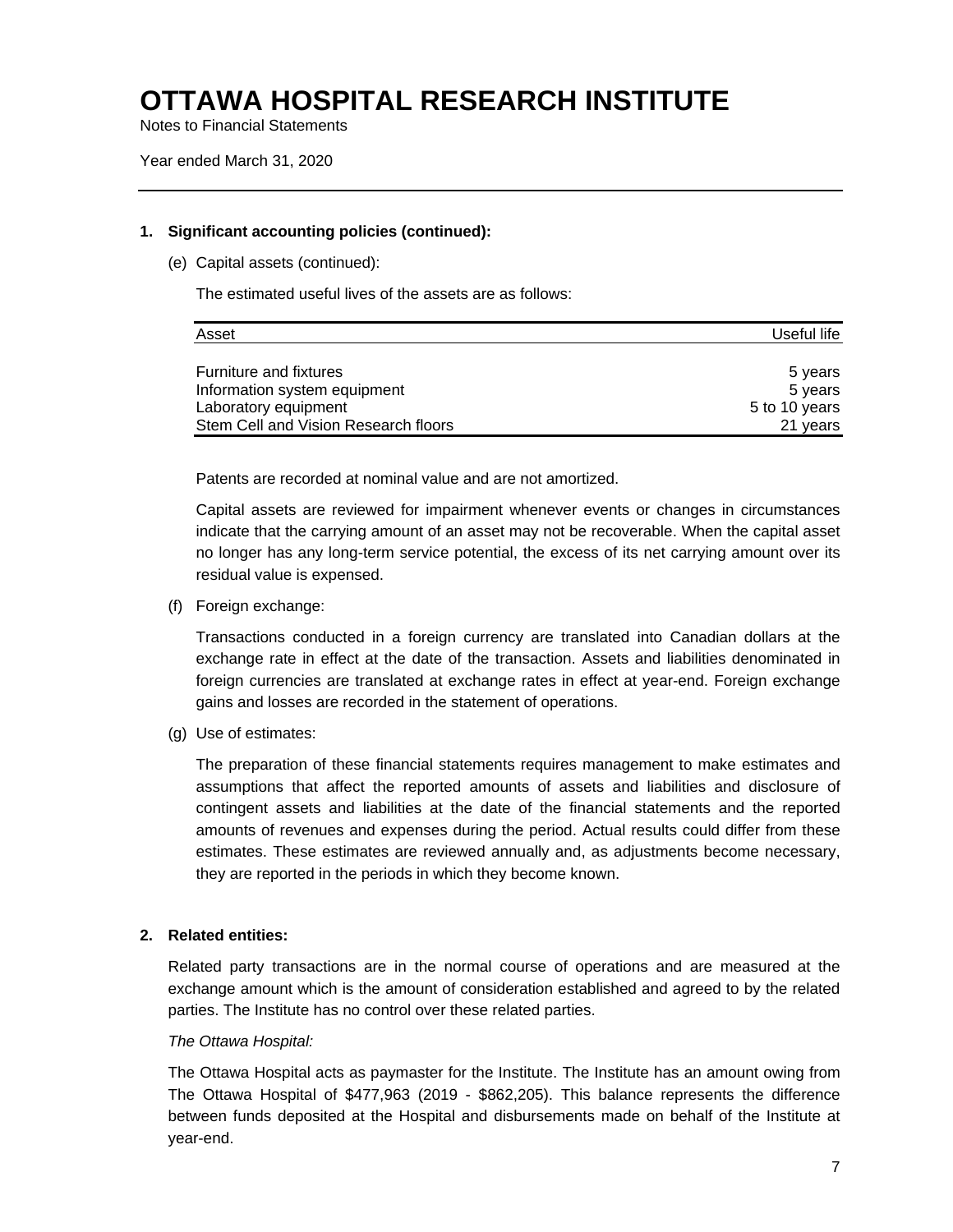Notes to Financial Statements

Year ended March 31, 2020

#### **2. Related entities (continued):**

*The Ottawa Hospital (continued):* 

The Ottawa Hospital provided the Institute with grants as follows:

|                                                 | 2020                 | 2019                 |
|-------------------------------------------------|----------------------|----------------------|
| General operating<br>Specific purpose operating | 9,475,936<br>170.000 | 7,335,936<br>230,000 |
|                                                 | 9,645,936            | 7,565,936            |

The Ottawa Hospital contributed \$4,500,000 in 2014 and \$1,000,000 in 2019 with the restriction that the amount be used to address financial challenges over future fiscal years. No similar amounts were received in 2015 to 2018 or 2020. In March 2020, the Institute recognized as revenue the residual amount of \$2,140,000 (2019 - \$Nil) from the one-time allocation of \$4,500,000. The unearned income balance remaining at March 31, 2020 is \$1,000,000 (2019 - \$3,140,000).

#### *The Ottawa Hospital Foundation:*

The Foundation provides administrative and research funding to the Institute. During the year, the Foundation contributed the following:

|                                                                                                                                                                                                                       | 2020                                                            |   | 2019                                                        |
|-----------------------------------------------------------------------------------------------------------------------------------------------------------------------------------------------------------------------|-----------------------------------------------------------------|---|-------------------------------------------------------------|
| Unrestricted research and salary funding<br>Unrestricted endowment fund interest<br>Restricted endowment fund interest for research projects<br>Restricted research project funding<br>Deferred capital contributions | \$<br>4,729,576<br>1,381,685<br>376,679<br>3,634,443<br>399,224 | S | 4,228,960<br>1,523,957<br>285,443<br>4,783,821<br>1,372,393 |
|                                                                                                                                                                                                                       | 10,521,607                                                      |   | 12,194,574                                                  |

Of the \$3,634,443 (2019 - \$4,783,821) in restricted research project funding, \$1,119,864 (2019 - \$1,252,411) relates to funding received from the Heart and Stroke Foundation that was received from the Foundation as a flow-through.

At year-end, \$6,488,856 (2019 - \$7,594,359) of the total funding from the Foundation was receivable from the Foundation.

At March 31, 2020, the Foundation manages funds in the amount of \$46,273,805 (2019 - \$52,435,427), which are designated as Ottawa Hospital Research Institute Endowment Funds. While these funds have been designated to the Institute they are legally the assets of the Foundation. Of this amount, \$808,890 (2019 - \$926,563) is restricted for the Clinical Epidemiology Unit Director's Research Chair.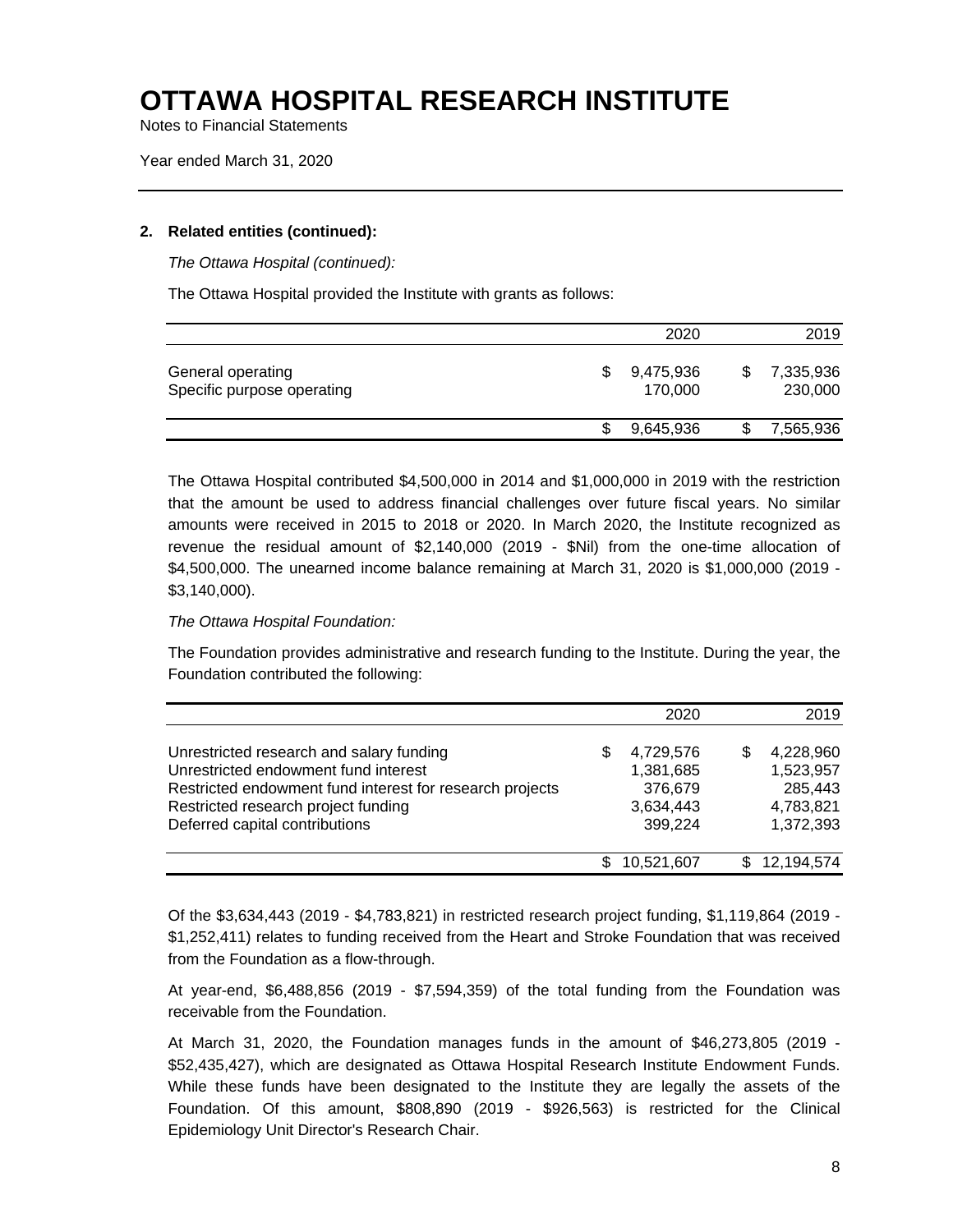Notes to Financial Statements

Year ended March 31, 2020

#### **2. Related entities (continued):**

*The University of Ottawa:* 

The University of Ottawa contributed \$1,737,980 (2019 - \$1,689,487) during the year to the Institute for salary support.

At March 31, 2020, endowment funds in the amount of \$1,506,897 (2019 - \$1,548,100) for the Clinical Epidemiology Unit Director's Research Chair and \$2,440,704 (2019 - \$2,507,439) for the Neuroscience Research Institute Chair are held by the University of Ottawa. During the year, the Institute received \$146,295 (2019 - \$143,381) of endowment fund income on these endowments.

Certain granting agencies (Canadian Foundation for Innovation, Natural Sciences and Engineering Research Council of Canada and Ontario Research Fund) require that their funding flow via an Academic University setting. These funds are then transferred subsequently to the Institute. During the year, The University of Ottawa received \$1,480,822 (2019 - \$3,128,943) on behalf of the Institute's scientists.

The University provides premises and related maintenance and repairs to the Institute's on-site researchers at no charge. These amounts are not included in these financial statements.

#### **3. Investments:**

The following table presents the fair values and related cost of the Institute's investments:

|                                                                                      |     | 2020                     |     | 2020                                      | 2019                       |    | 2019                     |
|--------------------------------------------------------------------------------------|-----|--------------------------|-----|-------------------------------------------|----------------------------|----|--------------------------|
|                                                                                      |     | Fair value               |     | Cost                                      | Fair value                 |    | Cost                     |
| Bonds/fixed income funds<br>Mutual funds/pooled funds<br>Shares in private companies | SS. | 57,769,908<br>34,490,367 | \$. | 58,357,654<br>34,317,909                  | \$51,853,176<br>32,474,800 | S. | 52,158,832<br>25,851,728 |
|                                                                                      |     | \$92,260,276             |     | \$ 92,675,564 \$ 84,327,977 \$ 78,010,561 |                            |    |                          |

The Institute holds shares in private companies that were received in exchange for an amendment to a patent/licence agreement previously negotiated and in other cases, patent/license agreements to be negotiated. These shares do not give the Institute the ability to significantly influence or exercise control over these private companies. The shares are recorded in these financial statements at a nominal value as the value of the consideration given or received could not be determined. The fair value of these shares in private companies is not determinable.

The bonds/fixed income funds have interest rates ranging from 0.45% to 8.52% (2019 - 1.25% to 9.90%) and maturity dates ranging from December 2020 to November 2050 (2019 - January 2020 to May 2077).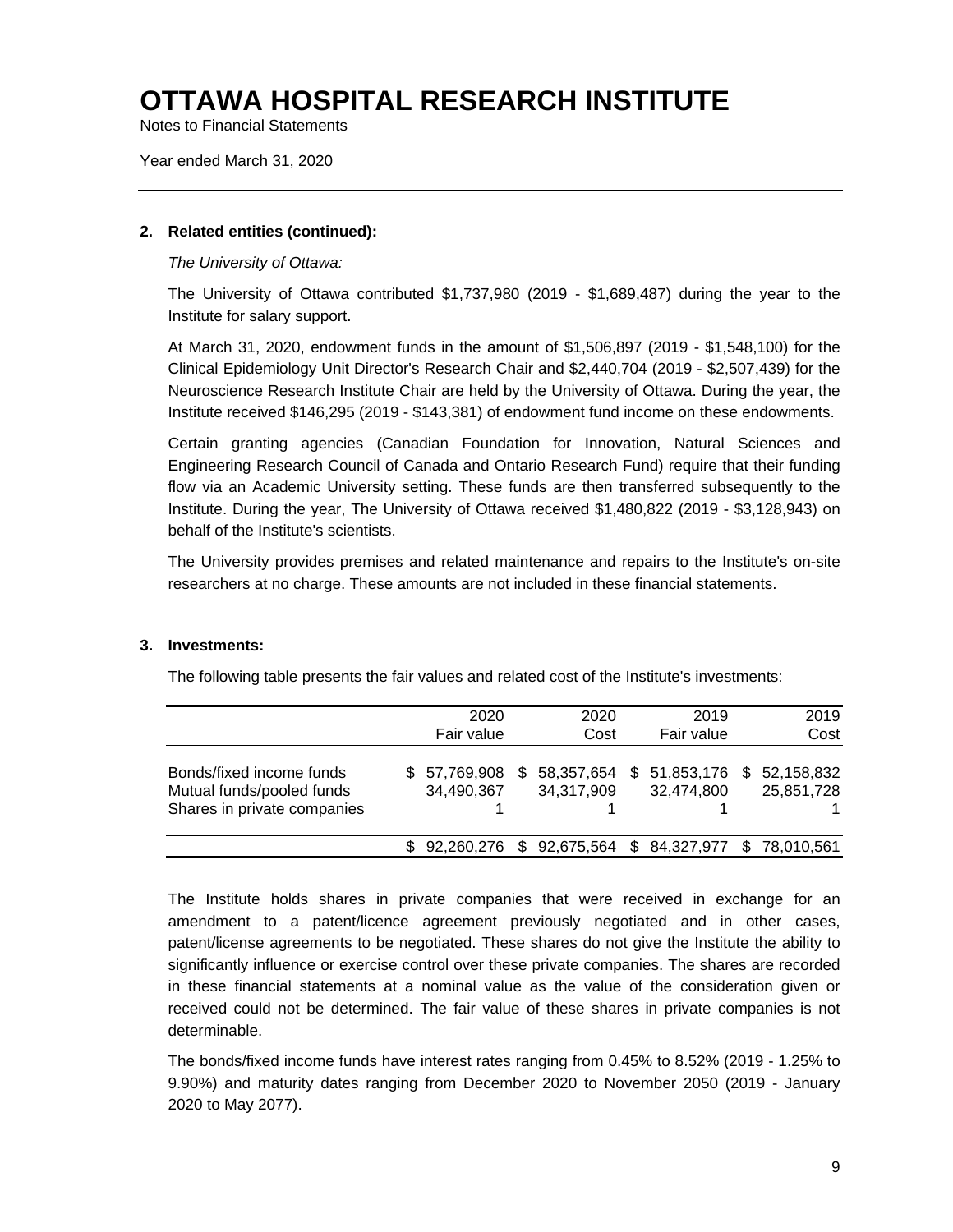Notes to Financial Statements

Year ended March 31, 2020

#### **3. Investments (continued):**

The following table presents the breakdown of the investment revenue on investments held by the Institute:

|                                                                                                                           | 2020                                |   | 2019                              |
|---------------------------------------------------------------------------------------------------------------------------|-------------------------------------|---|-----------------------------------|
| Realized gains, dividends and interest on investments<br>Unrealized gains (losses) on investments<br><b>Bank interest</b> | 4,665,003<br>(6,732,704)<br>413.262 | S | 3,099,063<br>1,103,218<br>400.095 |
|                                                                                                                           | (1.654.439)                         |   | 4,602,376                         |

#### **4. Capital assets:**

|                          |                 |     |              |    | 2020       |     | 2019       |
|--------------------------|-----------------|-----|--------------|----|------------|-----|------------|
|                          |                 |     | Accumulated  |    | Net book   |     | Net book   |
|                          | Cost            |     | amortization |    | value      |     | value      |
|                          |                 |     |              |    |            |     |            |
| Furniture and fixtures   | \$<br>1,431,498 | \$  | 1,387,710    | \$ | 43,788     | -\$ | 83,171     |
| Information system       |                 |     |              |    |            |     |            |
| equipment                | 27,465          |     | 10,986       |    | 16,479     |     | 21,972     |
| Laboratory equipment     | 51,890,823      |     | 40,798,633   |    | 11,092,190 |     | 10,140,358 |
| Stem Cell and Vision     |                 |     |              |    |            |     |            |
| Research floors          | 25,450,666      |     | 16,503,323   |    | 8,947,343  |     | 9.564.174  |
| Patents                  |                 |     |              |    |            |     |            |
| Construction-in-progress |                 |     |              |    |            |     | 424,718    |
|                          | 78,800,453      | \$. | 58.700.652   | S  | 20.099.801 | S   | 20.234.394 |

Cost and accumulated amortization of capital assets at March 31, 2019 amounted to \$75,560,042 and \$55,325,648, respectively. The construction-in-progress was completed in December 2019 at a cost of \$595,284.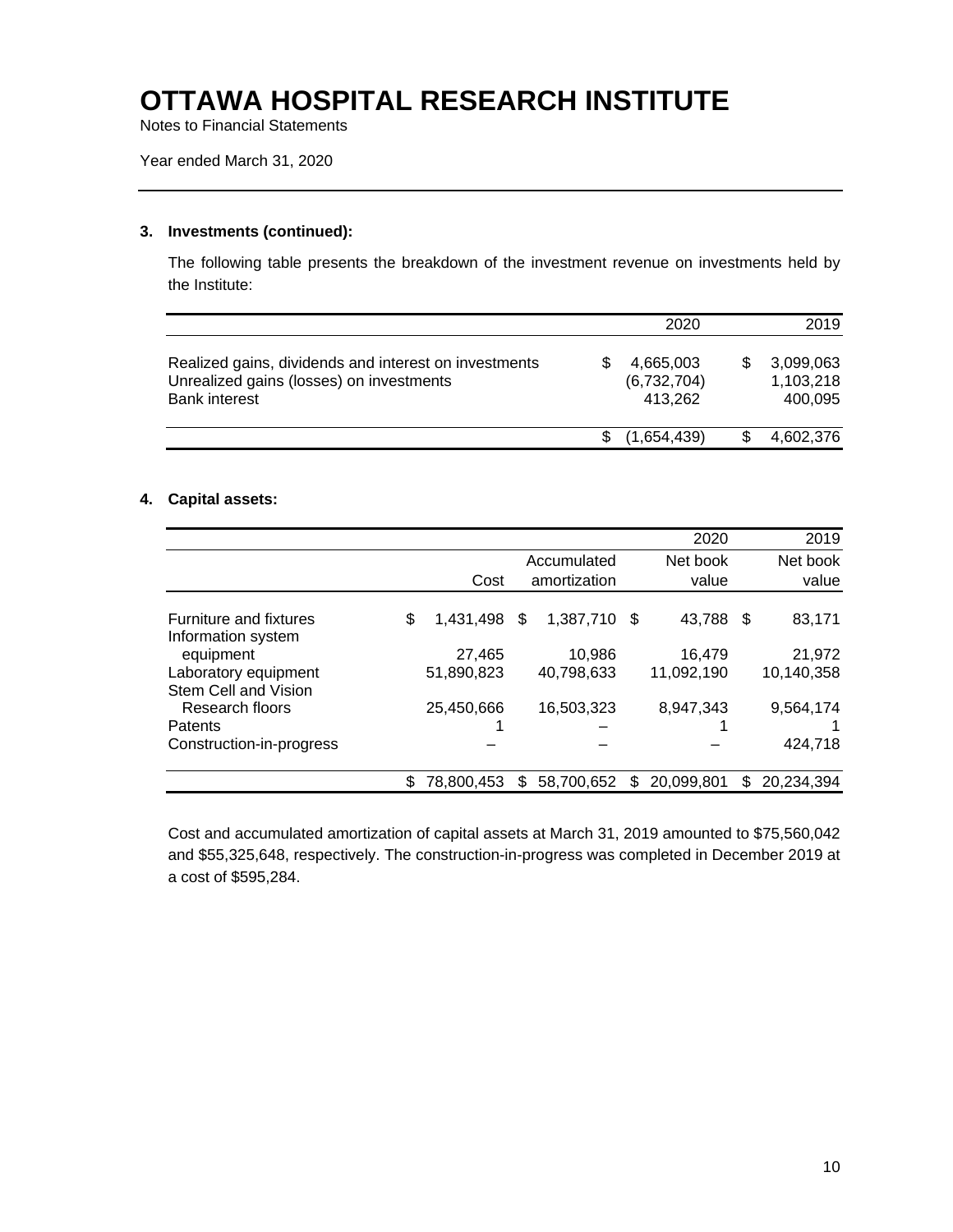Notes to Financial Statements

Year ended March 31, 2020

#### **5. Unexpended research project funding:**

Unexpended research project funding represents amounts received by the Institute which will be used in subsequent periods on active research projects. Changes in the unexpended research project funding balance are as follows:

|                                                                  | 2020           | 2019              |
|------------------------------------------------------------------|----------------|-------------------|
| Balance, beginning of year                                       | \$103,334,661  | 97,089,903<br>\$. |
| Amounts received in the current period                           | 87,080,247     | 95,000,137        |
|                                                                  | 190,414,908    | 192,090,040       |
| Less:                                                            |                |                   |
| Research project costs<br>Amount transferred to deferred capital | (85, 446, 324) | (86, 197, 869)    |
| contributions                                                    | (3,665,129)    | (2,557,510)       |
| Balance, end of year                                             | \$101,303,455  | \$103,334,661     |

#### **6. Deferred capital contributions:**

|                                                         | 2020                                   | 2019                                       |
|---------------------------------------------------------|----------------------------------------|--------------------------------------------|
| Balance, beginning of year<br>Additions<br>Amortization | 19,455,222<br>3,665,129<br>(3,330,697) | \$20,062,320<br>2,557,510<br>(3, 164, 608) |
| Balance, end of year                                    | 19,789,654                             | 19,455,222                                 |

#### **7. Internally restricted net assets:**

Internally restricted net assets are comprised of the Equalization Fund.

The Equalization Fund was established by the Board of Directors to provide the Institute with stable investment income for short-term and long-term budget planning. On an annual basis, Management along with the investment managers set a budgeted return on investments, which is approved by the Board. Actual investment income in excess of the budgeted amount, to the maximum of net income for the year, is transferred to the Equalization Fund. When actual investment income is less than the budgeted amount, the difference up to the maximum of the balance of the Equalization Fund or the Institute's net loss is transferred to the unrestricted net assets from the Equalization Fund. During the year, \$28,755 was transferred out of the Equalization Fund (2019 - \$1,302,376 transferred to the Equalization Fund).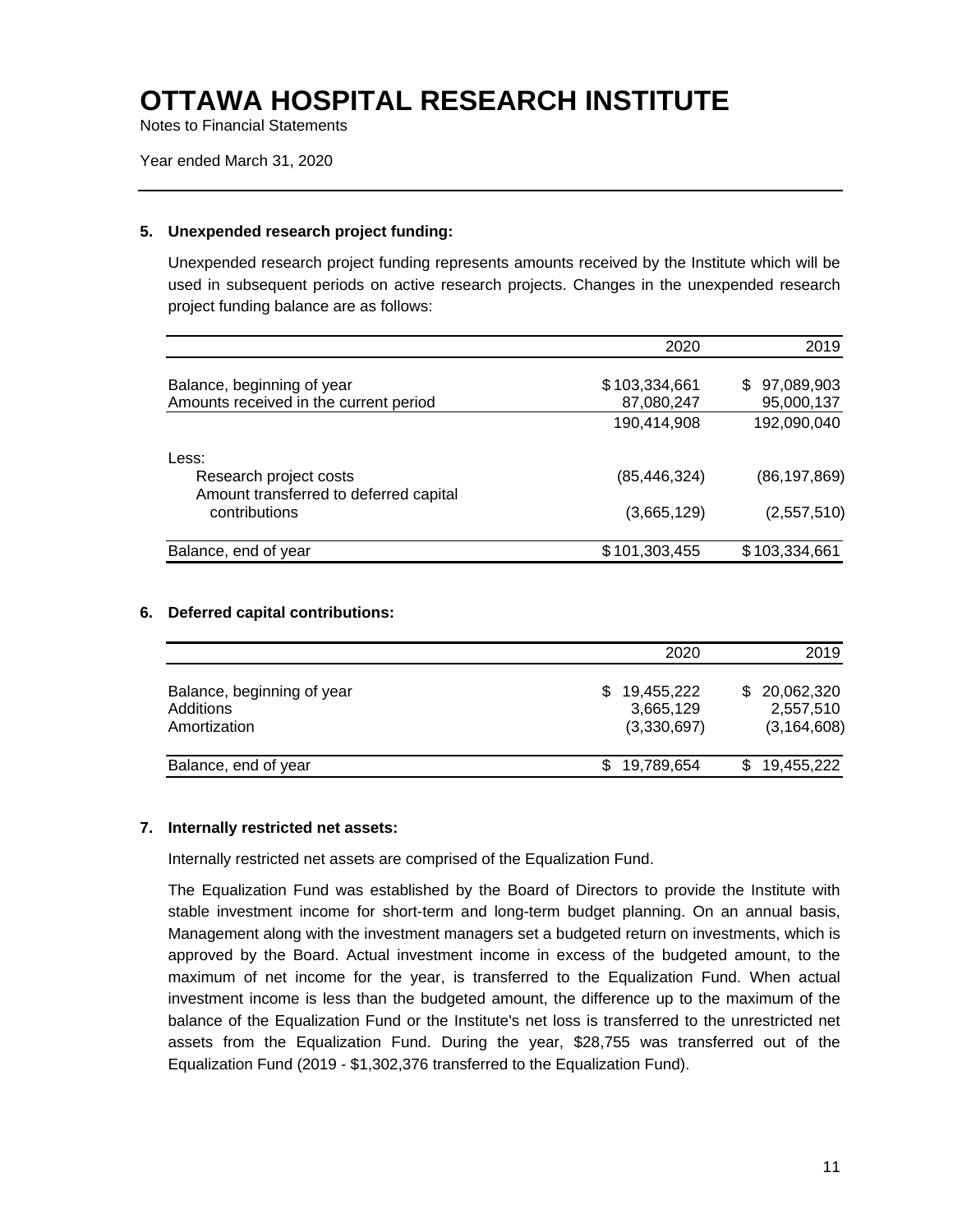Notes to Financial Statements

Year ended March 31, 2020

#### **8. Pension plan:**

Substantially all of the full-time employees of the Institute are members of the Healthcare of Ontario Pension Plan (the "Plan"), which is a multi-employer defined benefit pension plan available to all eligible employees of the participating members of the Ontario Hospital Association. Plan members will receive benefits based on the length of service and on the average of annualized earnings during the five consecutive years prior to retirement, termination or death that provide the highest earnings.

Pension assets consist of investment grade securities. Market and credit risk on these securities are managed by the Plan by placing plan assets in trust and through the Plan investment policy.

Pension expense is based on Plan management's best estimates, in consultation with its actuaries, of the amount, which is currently calculated as 1.26 times the employees' pension contribution, required to provide a high level of assurance that benefits will be fully represented by fund assets at retirement, as provided by the Plan. The funding objective is for employer contributions to the Plan to remain a constant percentage of employees' contributions.

Variances between actuarial funding estimates and actual experience may be material and any differences are generally to be funded by the participating members. The most recent actuarial valuation of the Plan as at December 2018 indicates the Plan is fully funded. Contributions to the Plan made during the year by the Institute on behalf of its employees amounted to \$3,750,291 (2019 - \$3,586,404) and are included in the statement of operations.

#### **9. Financial instruments:**

#### *Financial risk factors:*

The Institute's activities expose it to a variety of financial risks: market risk (including interest rate, currency (foreign exchange), and other price risks), credit risk and liquidity risk. Investments are held for liquidity purposes, or for longer terms, to achieve the highest possible rate of return consistent with the investment policies approved by the Board of Directors. The Institute does not enter into or trade financial instruments, including derivative financial instruments, for speculative purposes.

(a) Credit risk:

Credit risk refers to the risk that a counterparty may default on its contractual obligations resulting in a financial loss. The Institute is exposed to this risk relating to its cash, accounts receivable and accrued research project contributions. The Institute holds its cash accounts with federally regulated chartered banks who are insured by the Canadian Deposit Insurance Corporation.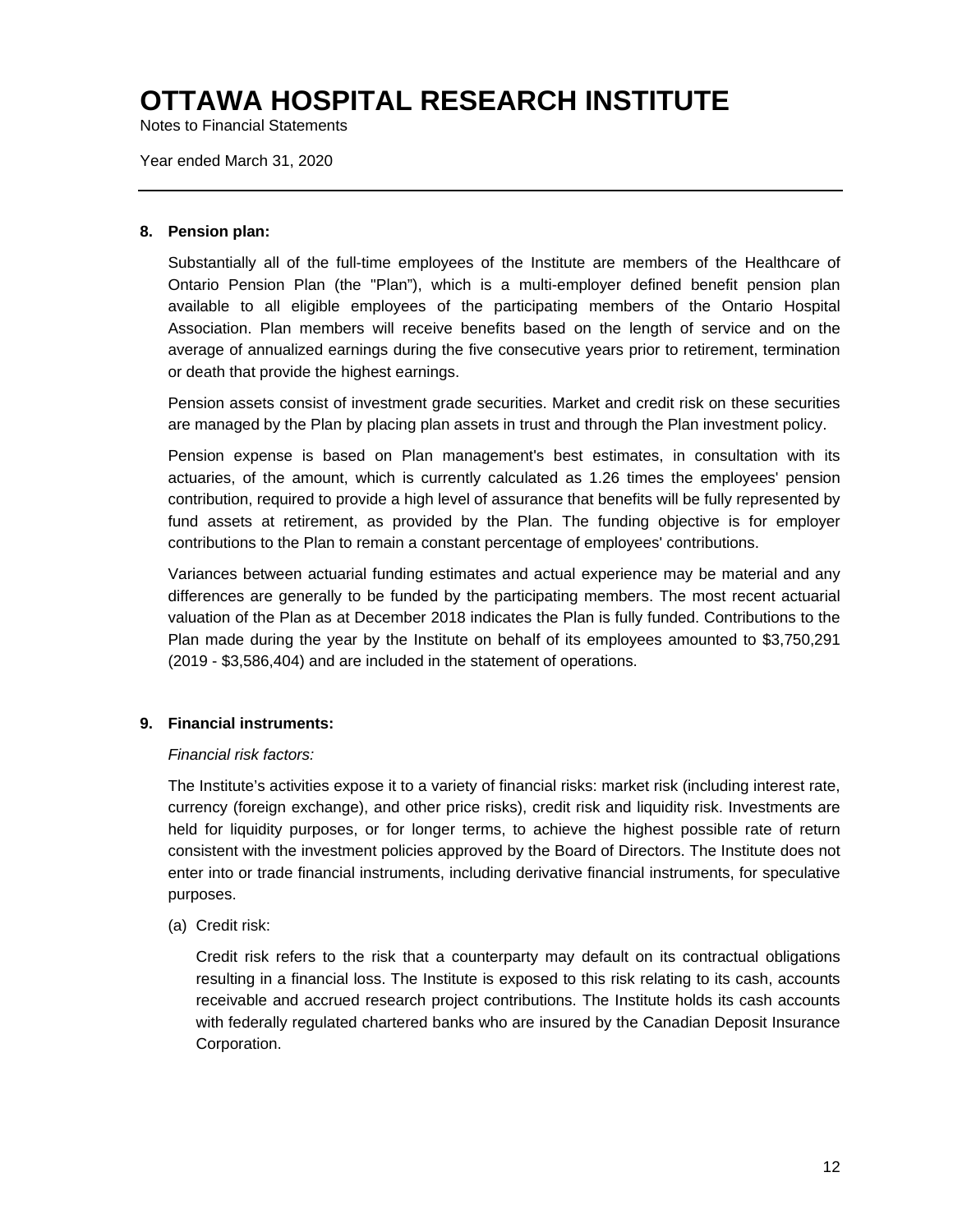Notes to Financial Statements

Year ended March 31, 2020

#### **9. Financial instruments (continued):**

(a) Credit risk (continued):

The Institute's receivables are with governments, government funding agencies, corporate entities. Management does not believe it is exposed to any significant credit risk as receivables are primarily from related parties and government organizations; investments are diversified as disclosed in note 3.

(b) Liquidity risk:

Liquidity risk is the risk that the Institute will be unable to fulfill its obligations on a timely basis or at a reasonable cost. The Institute manages its liquidity risk by monitoring its operating requirements. The Institute prepares budget and cash forecasts to ensure it has sufficient funds to fulfill its obligations.

Accounts payable and accrued liabilities are generally due within 30 days of receipt of an invoice.

(c) Market risk:

Market risk is the risk that the fair value or future cash flows of a financial instrument will fluctuate as a result of market factors. Market factors include three types of risk: currency risk, interest rate risk and other price risk.

(i) Currency risk:

Foreign currency risk refers to the extent to which instruments denominated in a currency other than Canadian dollars will be affected by changes in the value of the Canadian dollar in relation to other currencies. This exposure arises from OHRI's holdings of foreign cash balances, equities and bonds. From time to time OHRI has investments in various U.S. securities and cash, which are subject to foreign currency risk. OHRI's exposure to investments denominated in U.S. currencies is \$7,978,515 (2019 - \$8,059,382). OHRI does not hedge its foreign currency risk.

(ii) Interest rate risk:

Interest rate risk refers to the adverse consequences of interest rate changes on OHRI's cash flows, financial position and investment revenue. Interest rate risk is the risk that the fair value or future cash flows of a financial instrument will fluctuate because of changes in market interest rates. Investment practices are designed to avoid undue risk of loss or impairment to assets and provide a reasonable expectation of fair return given the nature of the investment. OHRI has investments in bonds with fixed rates which are subject to this risk, as the value of fixed rate instruments will generally rise if interest rates fall and fall if interest rates rise.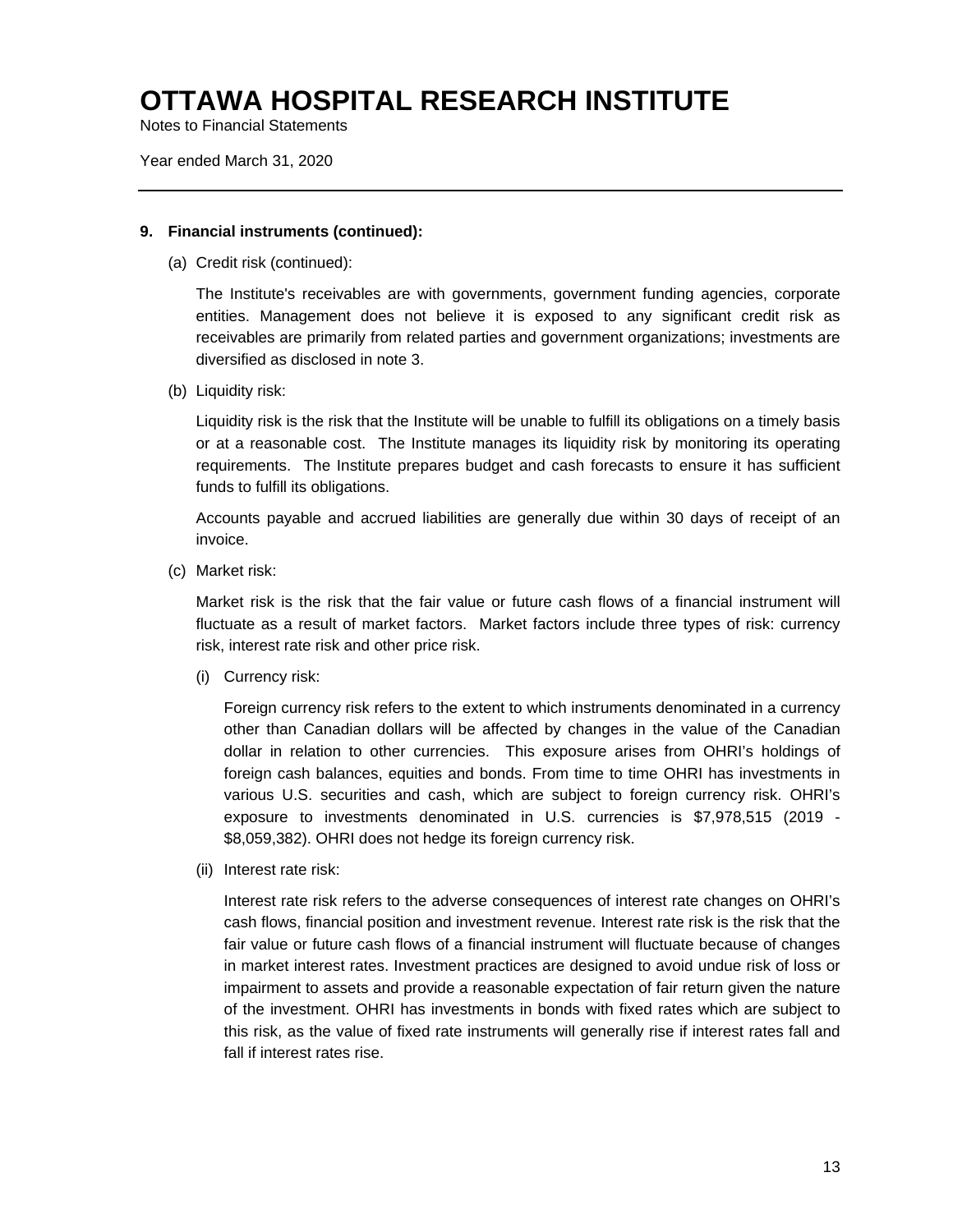Notes to Financial Statements

Year ended March 31, 2020

#### **9. Financial instruments (continued):**

- (c) Market risk (continued):
	- (iii) Other price risk:

OHRI believes it is not subject to significant other price risk arising from its financial instruments.

These financial risks are not considered significiant to operations by management. The impact of the COVID-19 pandemic on OHRI's risks is disclosed in note 12.

#### **10. Net assets:**

The Institute considers its capital to consist of its unrestricted net assets, internally restricted net assets and its net assets invested in capital assets. The Institute's overall objective with its capital is to fund capital asset acquisitions, ongoing operations and future health research. The purpose of internally restricted net assets is to provide stability and funding for unforeseen events. The purpose of the net assets invested in capital assets is to fund the past acquisition of capital assets required for operation purposes.

The Institute is not subject to externally imposed capital requirements and its overall definition and strategy with respect to capital remains unchanged from the year ended March 31, 2019.

#### **11. Comparative information:**

Certain comparative information has been reclassified to conform with the financial statement presentation adopted in the current year.

#### **12. Impact of Coronavirus COVID-19 pandemic:**

On March 11, 2020, the World Health Organization declared the Coronavirus COVID-19 (COVID-19) outbreak a pandemic. This has resulted in significant financial, market and societal impacts in Canada and around the world.

From the declaration of the pandemic to the date of approval of these financial statements, the Institute implemented the following actions in relation to the COVID-19 pandemic:

- The closure of certain facilities to the general public;
- The implementation of working from home requirements for certain employees; and
- A reduction in certain research activities that required access to the Institute's facilities, research participants, or resources of The Ottawa Hospital.